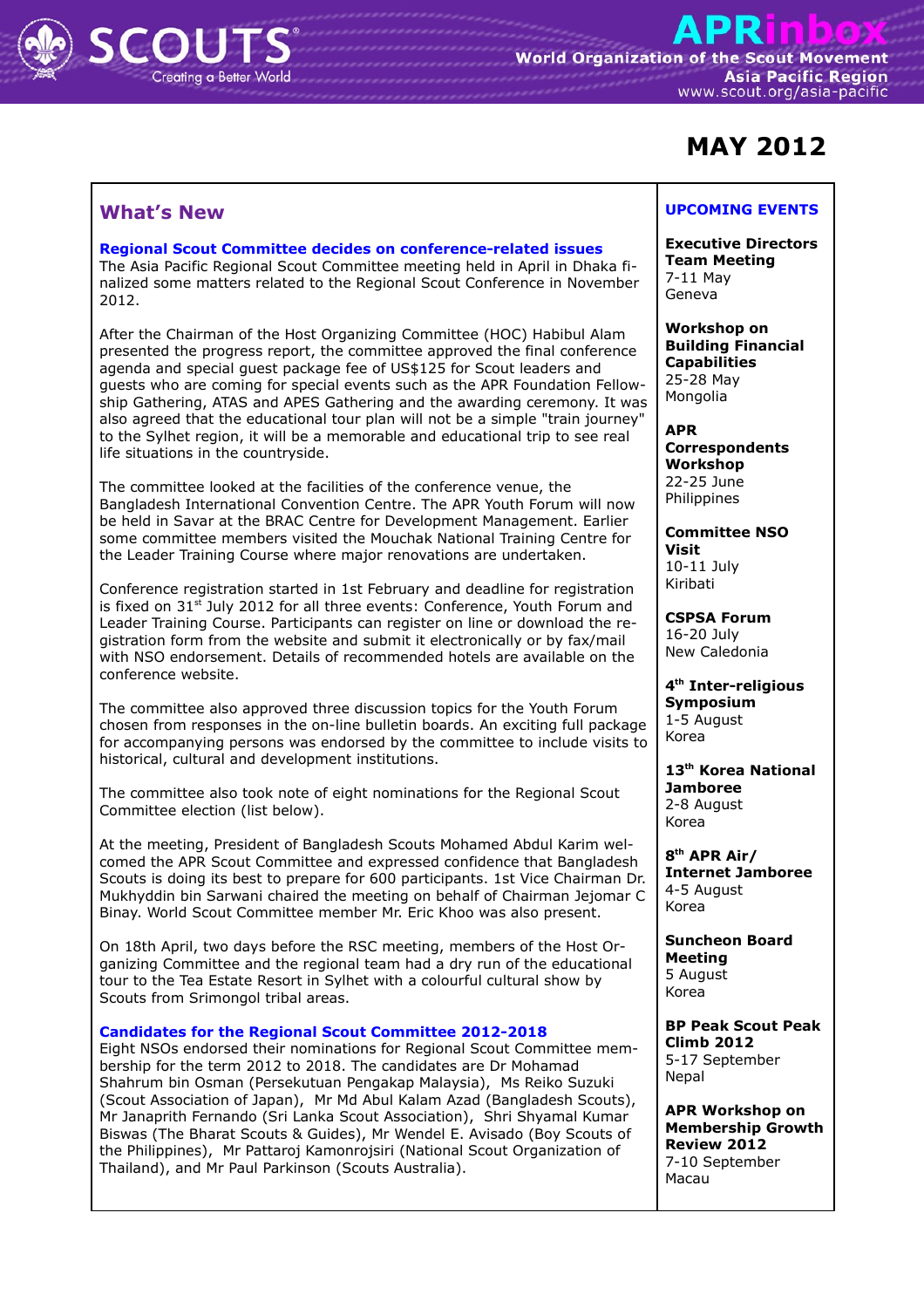| Out of the eight candidates, five will be elected to the Regional Scout Com-<br>mittee at the forthcoming 24 <sup>th</sup> APR Scout Conference in Dhaka.                                                                                                                                                                                                                                                                                                                                                                                                                   | <b>World Scout</b><br><b>Committee Meeting</b><br>29-30 September                                                  |
|-----------------------------------------------------------------------------------------------------------------------------------------------------------------------------------------------------------------------------------------------------------------------------------------------------------------------------------------------------------------------------------------------------------------------------------------------------------------------------------------------------------------------------------------------------------------------------|--------------------------------------------------------------------------------------------------------------------|
| <b>Workshop participants simulate experience of a person</b><br>with special needs                                                                                                                                                                                                                                                                                                                                                                                                                                                                                          | Geneva                                                                                                             |
| With great excitement, 34 participants from different parts of the Asia-Pacific<br>Region arrived in Perth, Western Australia for the APR Workshop on Scouting<br>with Special Needs held from 6th to 9th April 2012. They were coming from<br>Bangladesh, Indonesia, Malaysia, Mongolia, Philippines, Singapore, Sri Lanka,                                                                                                                                                                                                                                                | <b>SAARC Camp</b><br>17-21 October,<br>Islamabad, Pakistan                                                         |
| and local participants from Australia to share knowledge, develop ideas, and<br>commit to act.                                                                                                                                                                                                                                                                                                                                                                                                                                                                              | <b>JOTA/JOTI</b><br>20-21 October<br>Worldwide                                                                     |
| The participants and staff gathered in the first evening of the event not only<br>to savor the marvelous meals prepared by a group of volunteers from WA<br>Branch of Scouts Australia but also to enjoy the songs provided by Catch Mu-<br>sic, a community of young people with special needs. That evening was their<br>first gig ever. Abdullah Rasheed, the Regional Director, welcomed the parti-<br>cipants and thanked them for taking part in the workshop and wishing them<br>success. Peter Blatch, the Workshop Coordinator, also welcomed everyone,            | <b>APR Course for</b><br><b>Leader Trainers</b><br>15-21 November<br>Bangladesh<br>7 <sup>th</sup> APR Scout Youth |
| and highlighted the importance of the workshop and to have fun.                                                                                                                                                                                                                                                                                                                                                                                                                                                                                                             | <b>Forum</b><br>17-21 November                                                                                     |
| The integration of young people with special needs in Scouting is not a new<br>idea but it was the vision and wisdom of the Founder of Scouting Baden-Pow-<br>ell to give chance to these people to be active citizens and have fun using the                                                                                                                                                                                                                                                                                                                               | Bangladesh<br><b>Chief Scout</b>                                                                                   |
| Scouting program, and help to make the world treat them better.                                                                                                                                                                                                                                                                                                                                                                                                                                                                                                             | <b>Executives Meet</b><br>22 November                                                                              |
| Many sessions were delivered and 'hard talk' happened in small groups,<br>which led all participants to think about the purpose of the workshop and<br>share in patrols their thoughts on program development for young people<br>with special needs in Scouting. During group photo time, the participants<br>simulated the experiences of a blind person. The participants paired up and<br>one member of the pair donned blanked out goggles. Each 'blind person' was<br>led by their partner across the car park, up a hill, across what might have                     | Bangladesh<br><b>APR Sub-Committee</b><br><b>Meetings</b><br>23 November<br>Bangladesh                             |
| been the busiest street in Perth, over the lawn, and to the gardens outside of<br>Western Australia's Parliament House.                                                                                                                                                                                                                                                                                                                                                                                                                                                     | <b>Regional Scout</b><br><b>Committee Meeting</b><br>23 November                                                   |
| At the end of the workshop, thirteen recommendations came up under three<br>areas: training, networking/resources and program/activities. One of the re-<br>commendations is to organize a similar workshop in 2014.                                                                                                                                                                                                                                                                                                                                                        | Bangladesh<br>24 <sup>th</sup> APR Scout                                                                           |
| The workshop was concluded well with the support of Reg Williams, the Na-<br>tional Commissioner, Peter Blatch, John Clarck, and Sheridan Bunney as                                                                                                                                                                                                                                                                                                                                                                                                                         | <b>Conference</b><br>24-29 November<br>Bangladesh                                                                  |
| Workshop Director, with Abdullah Rasheed and Farouk Boraoui from the Asia-<br>Pacific Regional office.                                                                                                                                                                                                                                                                                                                                                                                                                                                                      | <b>Executive Director's</b>                                                                                        |
| Leaders of NSOs in Southeast Asia reaffirm to support each other<br>National Scout Organizations in southeast Asia had a two-day gathering in<br>Chiangmai, Thailand for the 3rd Conference of the ASEAN Scouts Association<br>for Regional Cooperation (ASARC).                                                                                                                                                                                                                                                                                                            | <b>Meeting</b><br>10-14 December<br>Geneva                                                                         |
| Outgoing Chairman Dr Azrul Azwar chaired the meeting and the conference<br>was declared open by the Senator and Chairman of the Senate Standing<br>Committee on Education Honourable Mr Siriwat Kraisin, accompanied by the<br>Vice Governor of Chiang Mai Province. Senator and 2nd Vice Chairperson of<br>Senate Committee Dr Nareewan Chintakanond gave the keynote speech<br>highlighting the readiness of Thailand to enter the ASARC community. Re-<br>ports of the 3rd ASEAN Jamboree (Singapore) and the 2nd ASARC confer-<br>ence (Indonesia 2008) were presented. |                                                                                                                    |
| Second Vice Chairman of the Regional Scout Committee Prakorb Mukura and<br>Regional Director Abdullah Rasheed briefed on the ways ASARC as a sub re-<br>gional group that could support the development of Scouting in non-member<br>countries.                                                                                                                                                                                                                                                                                                                             |                                                                                                                    |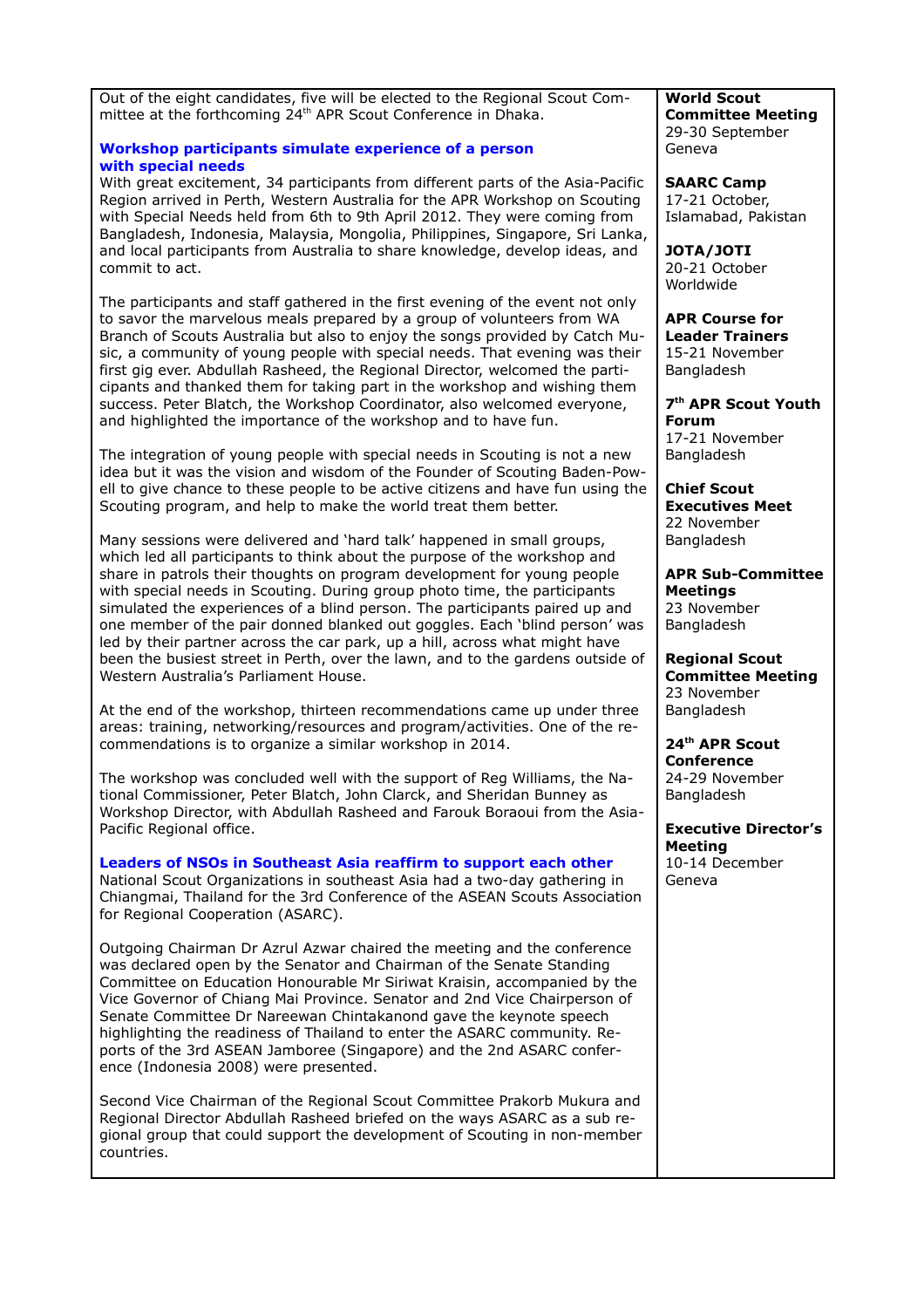Chief Commissioners of all seven ASARC member countries were present with the participation of the Chief Scout of Malaysia Dato Dr Shafie Salleh. Two Scouting groups represented Vietnam. Thailand expressed to continue supporting Vietnam, while Cambodia will help re-introduce Scouting in neighboring Laos. The comprehensive work of Scouts Australia in Timor Leste was commended.

For the next two years, more youth activities are planned for ASARC including youth roundtable gatherings, Rover Moot and COMDECA. Another Leader Training Course is being eyed after the success of the first course held in Indonesia last November. New ideas were shared, such as holding a workshop on the concept and working model of school-based Scouting to be hosted by Malaysia and the development of Scout properties to be hosted by the Philippines.

The conference endorsed the nomination of the Chief Commissioner of Malaysia Dato Shahrum as the new Chairman of ASARC for the next three years with Mr Sutham Phanthusak as the Treasurer. The conference also adopted its logo and membership badge and agreed that all members of the ASARC wear the badge on their Scout uniform. The conference also agreed to hold the next ASARC conference in the Philippines in 2015. ASARC was formed in 2007 at their first meeting in Malaysia for the purpose of sharing resources and jointly organizing Scouting activities.

#### **Regional team visits Scout groups in Nepal**

After the Regional Scout Committee (RSC) meeting in Dhaka, RSC member Mr Fazlur Rahman and Regional Director Mr Abdullah Rasheed visited Nepal from 23-27 April as part of the consultancy visit to NSOs.

The team met the Chief Scout and Minister of Youth and Sports of Nepal Ms Kamala Roka, assisted by the Secretary of the Ministry Mr Sushil Ghimire and briefed her on the developments of Scouting in the region, the forthcoming Regional Scout Conference in Dhaka, and the progress of Nepal Scouting. The team also joined the Nepal Scouts Executive Committee meeting. Among the key issues is the proposed National Scout Jamboree and improvements on Kakani Scout Centre. Kakani is being developed to be self reliant in its operation. At the first quarter of this year, more than 2,200 Scouts and non-Scouts utilized its facilities. Plans are underway to promote the centre and make it more attractive to Scouts and other youth groups.

With Chief Commissioner Shree Ram Lamichhane, the team visited Scout groups at nearby districts in Lalitpur, Kathmandu and Bhakthapur with a briefing on the Messenger of Peace initiative. In Bhakthapur, a special radio interview was arranged by Bhakthapur Media House which also airs a program on Scouting.

With Nepal Scouts International Commissioner Mr Gunja Bahadur Shrestha, a meeting was set with young people and key leaders of Bharatpur in Chitwan district, about four hours by road from Kathmandu, where the National Scouts Jamboree will be held at yearend of 2012. There was tremendous enthusiasm among the Scout leaders who talked about the need to strengthen the Rover Section, introduce open Scout groups, and involve the corporate sector in Scouting.

Chitwan district has over 2,000 scouts in 40 different schools. District Commissioner Mr Tirtha Raj Neupane shared how Chitwan Scouts are playing a major role in organizing community camps for climate change and disaster control, establishment of Scout fund, and numerous image building activities.

#### **Key Scout leaders meet SAARC Secretary General**

Some key Scout leaders from the Asia-Pacific Regional Scout Committee met the Secretary General of SAARC Mr Ahmed Saleem at his office in Kathmandu on 23rd April to brief him about Scouting in the SAARC area, one of the main coordinating bodies of youth activities in the sub-region.

Leading the team was Chief Commissioner of Nepal Scouts, Shree Ram Lamachhane, who is also designated as coordinator of South Asia Association of National Scout Organizations (SAANSO) whose secretariat is the Nepal Scouts. SAANSO is a recognized body of SAARC since February 2011, now chaired by the Chief Commissioner of Bhutan, Mr Chencho Dorji. Other leaders in the meeting with the Secretary General were Fazlur Rahman, former Chief Commissioner of Bangladesh and current RSC member and Mr Abdullah Rasheed, WOSM AP Regional Director. SAARC Director Ibrahim Zuhuree also took part and will continue to be the contact person for SAANSO.

At the meeting, the team briefed the Secretary General about the annual SAARC Scout Friendship Camp last held in Bhutan in early 2011 and on the next camp to be held in Islamabad from 17-21 October 2012. A request is made to include the SAARC Scout Friendship Camp as part of SAARC's calendar of activities.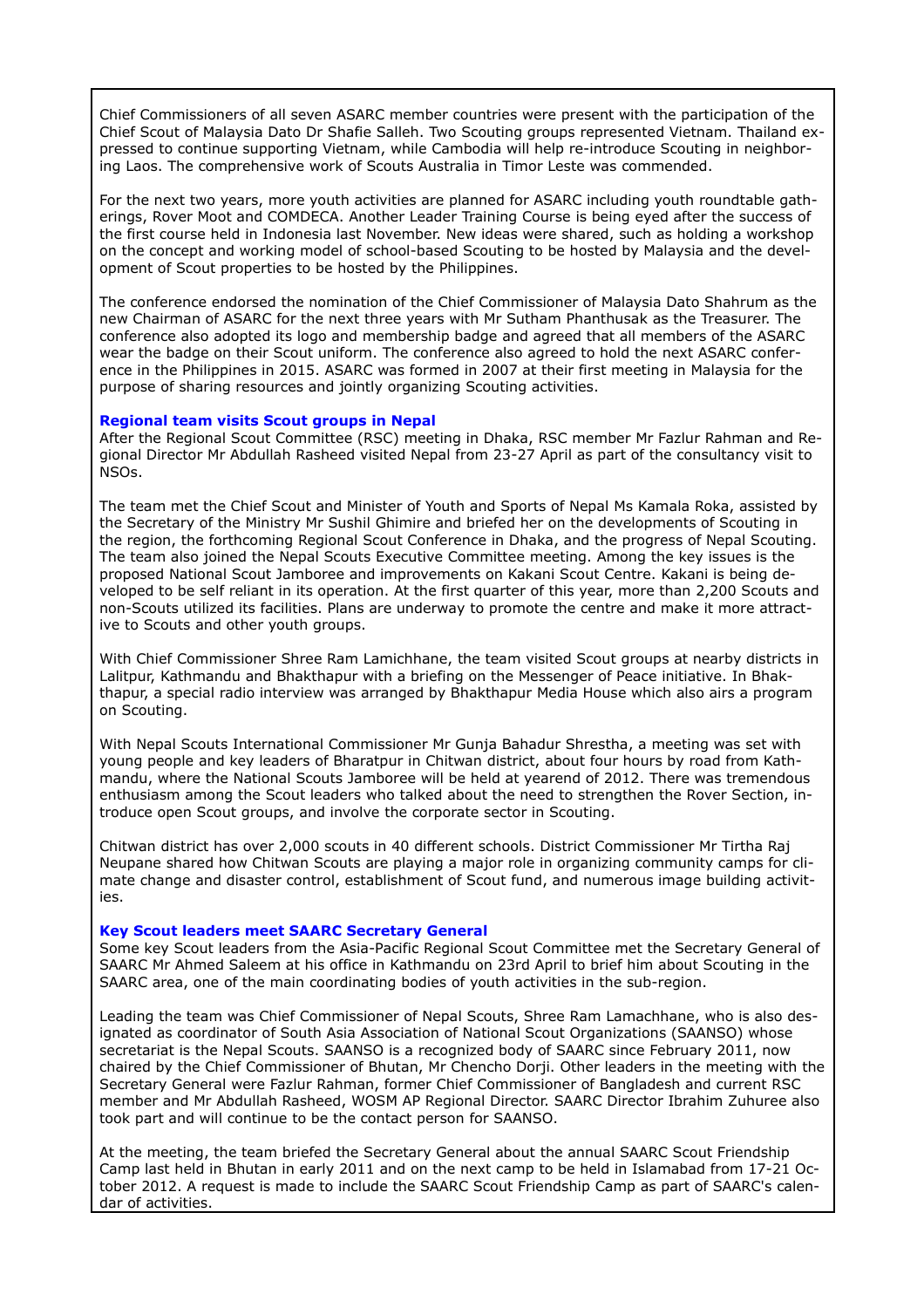Annual Scout events among the SAARC countries have been a regular feature since 1990 starting with the first SAARC Scout Jamboree in Sri Lanka. Since then, Scout events continued around the SAARC area with the inclusion of Afghanistan. Apart from the camp, the Jamboree on-the-train, a regular event in Bangladesh, is popular among Scouts which is now being considered as a future activity.

During the annual meetings of SAANSO, Chief Commissioners of the eight participating countries agree on an annual calendar. Bhutan hosted the last Chief Commissioners meeting of SAANSO in March 2011. Next meeting is set for October at the SAARC Camp in Islamabad.

#### **Result of APR Photo Contest 2012**

In cooperation with Mr Takeyoshi Tanuma, President of Japan Photographers Society, the winners for the 2012 APR Scout Photo Contest have been selected. They are:

Gold Prize: Photo by Mr Gye Ho Kim, Korea Scout Association Silver Prize: Photo by Ms Min Ha Joo, Korea Scout Association Silver Prize: Photo by Ms Anil Kumar, The Bharat Scouts & Guides Bronze Prize: Photo by Mr Frederick Bonifacio, Boy Scouts of the Philippines Bronze Prize: Photo by Hsiao-Ming Sheng, Scouts of China Bronze Prize: Photo by Aldwin John Eufemio Maranan, Singapore Scout Association

Winners will be awarded at the 24<sup>th</sup> APR Scout Conference in Dhaka in November, and their winning photos will grace the 2012 APR wall calendar.

Special mention is made on the photos of Mr Katsuhisa Kitagawa and Mt Tomofumi Chiba, both of Scout Association of Japan (SAJ), which won the Scouts of Japan annual photo contest, coinciding with the APR contest. SAJ is the generous sponsor of the contest since it started in 2001.

### **Singapore to organize Messengers of Peace Community Leader Training**

In coordination with the World Scout Bureau, Singapore Scouts Association will host participants from all regions of WOSM for the Messengers of Peace (MoP) Community Leader Training to be held on 24- 27 May. The training will introduce the MoP and the MoP Network, with sessions on storytelling. There will be discussions on social media and the MoP Platform and finally, on community leader training.

WOSM is launching an online community for Scouts from all over the world to take action on a global scale. The purpose of the network is to build a movement around the Messengers of Peace initiative and to make it clear to everybody how Scouting creates a better world. The dedicated Scouts needed to help kick-start the movement and later on keep momentum are called Community Leaders and they resemble the qualities of a Scout leader. In practice a Community Leader is an online leader that helps fellow Scouts tell their stories, inspire so that Scouts want to come back, and help other Scouts participate. They will do all this while ensuring a warm and friendly tone in the community. These are vital ambassadors and play a key role in the success of the online community.

#### **Update on Messengers of Peace**

Since the MoP took off in September 2011, several NSOs in the Asia-Pacific Region have applied for funding for a wide-range of projects related to environment protection and preservation, disaster relief, post war integration camps, and community health. MoP will also fund the on-going regional project for street children – Ticket to Life. There are eight projects in Indonesia. MoP has granted projects to Australia-Timor Leste, Pakistan, Sri Lanka, Philippines, India and Japan.

#### **Cambodia Scout Leaders take keen interest on NSO operations**

A group of top Scout leaders from Cambodia made a visit to Manila to take a look at the operations and management of a National Scout Organization with Boy Scouts of the Philippines (BSP) as the benchmark. The visit started at the new BSP national headquarters building and then at the Scout campsite in Mt Makiling where training and camping facilities are well established. The visit included a brief meeting with executives of the World Scout Bureau/APR office in Makati City. The Cambodia team includes Vice President & International Commissioner Mr Tuon Siphann, Vice President Mr Kong Uok and Secretary General Mr Lak Sam Ath.

# **What's Ongoing**

## **Basic Training Course**

| Who   | Young adult leaders |
|-------|---------------------|
| When  | 21-27 May 2012      |
| Where | Afghanistan         |